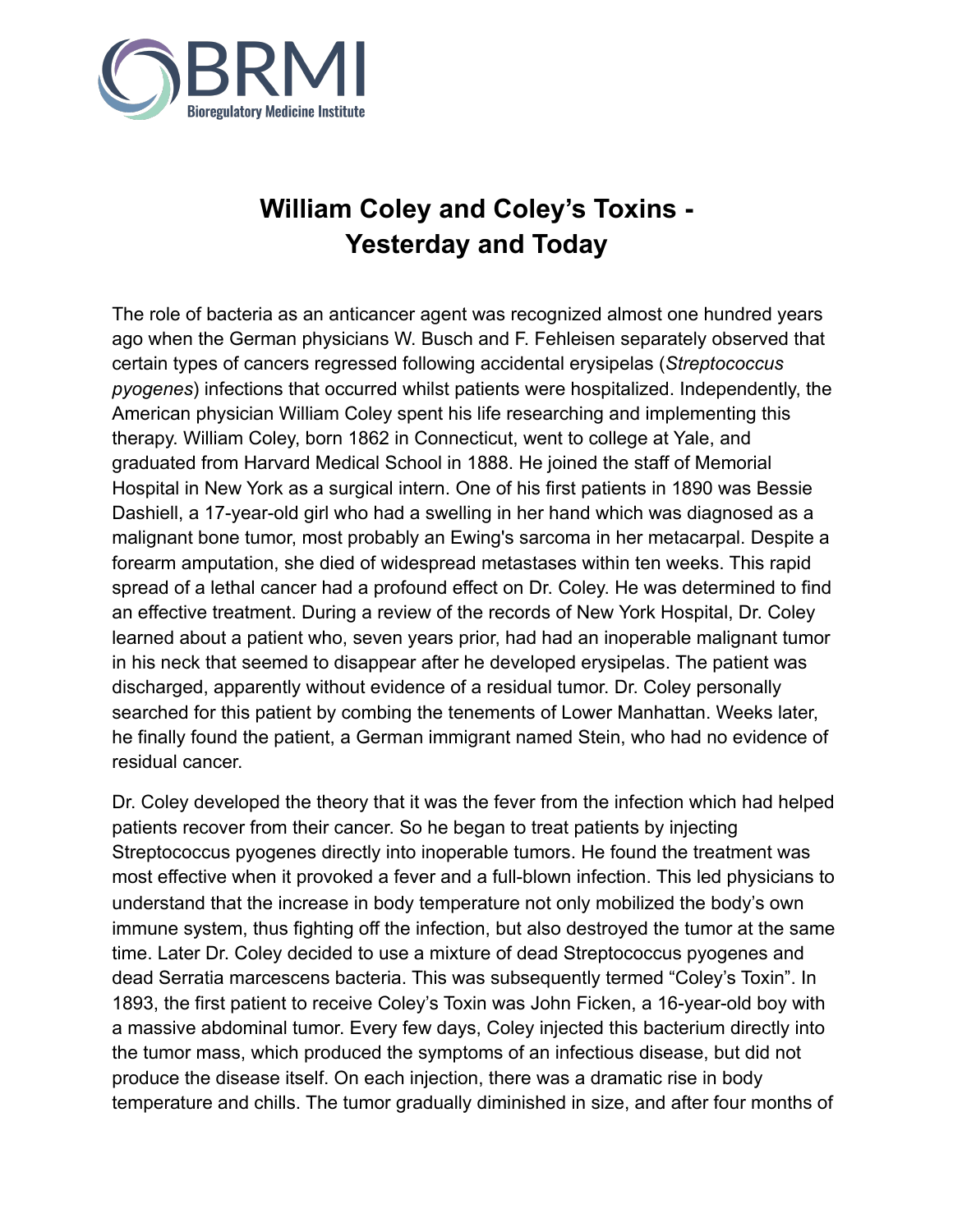intensive treatment, the tumor was a fifth its original size. Later that year, the remains of the growth were barely perceptible.1

The boy received no further anticancer treatment and remained in good health until he died of a heart attack 26 years later. Over the next 40 years, as head of the Bone Tumor Service at Memorial Hospital in New York, Coley injected more than 1000 cancer patients with bacteria or bacterial products. By the end of his career, Coley had written over 150 papers on this subject.2, 3, 4

Coley mainly used his toxins on patients with inoperable bone and soft-tissue sarcomas, observing that this treatment was less effective on other types of cancer such as melanomas and carcinomas. Beginning in 1899, Parke Davis and Company had begun to prepare the Coley's Toxins, so they were available for all physicians. Because of his widely used treatment, as well as the fact that he was publishing his work, Coley was much in the public eye. Early in his career he received small donations from the Rockefeller family to help with his research, and in 1902 he arranged a large grant from the Huntington family that supported him and other cancer researchers. This endowment was the first in the U.S. designated specifically to study cancer.5

Despite his reported positive results, Coley's Toxin came under a great deal of criticism because many doctors did not believe it possible. Medicine has always been, and still is, ruled by belief. Additional controversies surrounding Coley's work reflect the field of oncology struggling to stabilize its understanding of how to treat cancer. For example, James Ewing, perhaps the most famous cancer pathologist in the country, was a leading opponent of Coley's work. This was a problem for Coley because Ewing was Medical Director of Memorial Hospital, and for many years was Coley's boss. Their memos to one another reflect constant interpersonal animosity. Ewing himself had become a fanatical supporter of radiation therapy for the treatment of all bone tumors and repudiated any other theories for the treatment of cancer. Ewing therefore refused Coley permission to use his toxins at Memorial Hospital. This was ironic, because Coley had more experience than any other surgeon in the country in treating the small round blue cell sarcoma that still carries Ewing's name.

In 1934, The *Journal of the American Medical Association* acknowledged that Coley's Toxin might be of value: "It appears, that undoubtedly the combined toxins of erysipelas and prodigiosus may sometimes play a significant role in preventing or retarding malignant recurrence or metastases; occasionally they may be curative in hopelessly inoperable neoplasms; . . . The Council has, for these reasons, retained Erysipelas and Prodigiosus Toxins-Coley in New and Nonofficial Remedies, with a view to facilitating further studies with the product."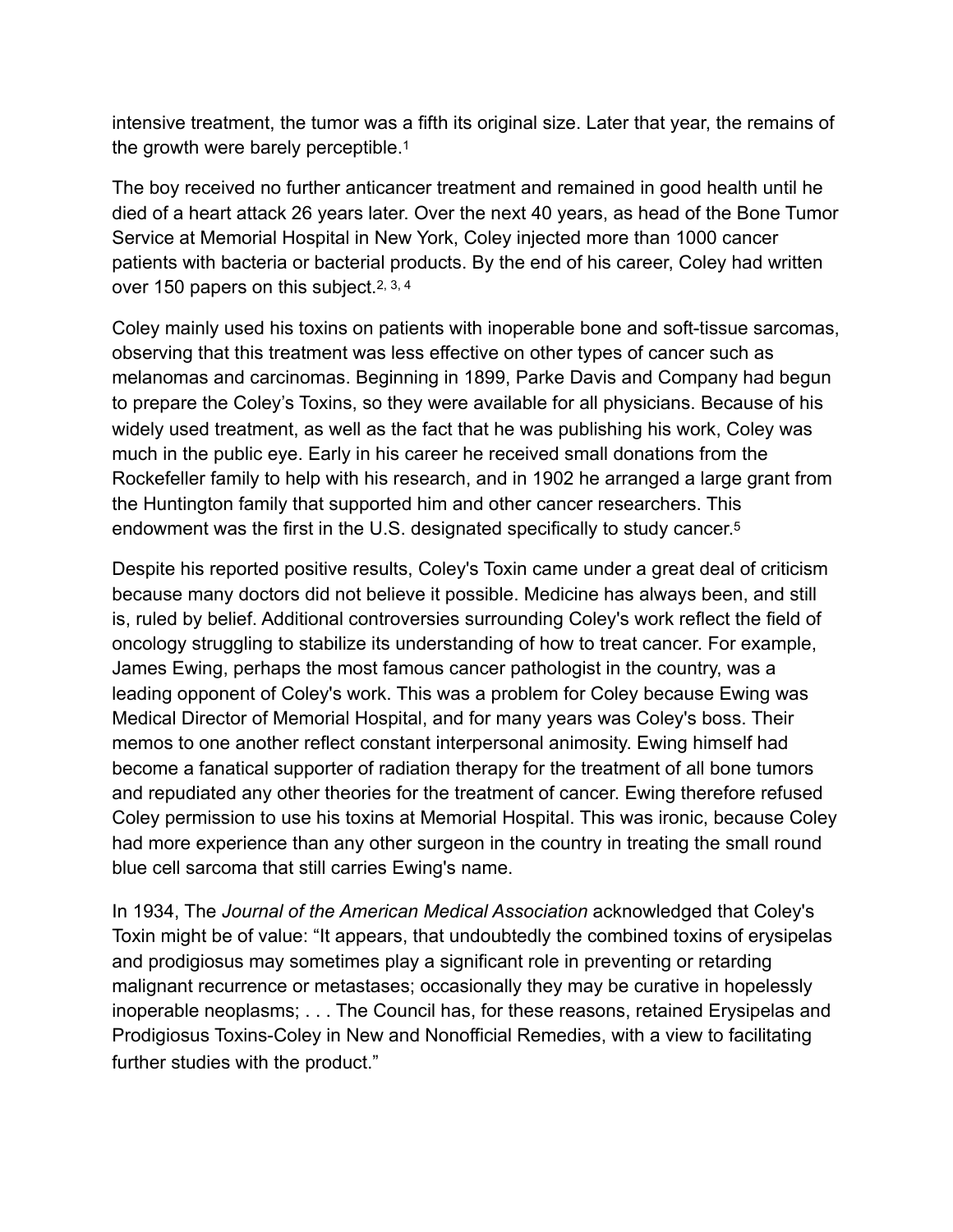In 1935, Coley was inducted as an honorary fellow into the Royal College of Surgeons of England, becoming just the fifth American to receive that honor. After Coley's death in 1936, his son continued to prescribe and use the treatment for his patients. Coley's Toxins were widely used for the next 30 years and in the first half of the 20th century, different formulas of Coley's Toxins were manufactured by several U.S. drug companies. These formulations were used to treat patients with a variety of types of cancer until the early 1950s, when other forms of cancer treatment became more widely used, such as radiotherapy.

Unfortunately, skepticism and criticism, together with the development of radiation therapy and chemotherapy, caused Coley's Toxin to gradually disappear from use in the U.S. By 1952, the Park Davis Company no longer produced Coley's Toxin.<sup>6</sup> In 1962, the FDA refused to acknowledge Coley's Toxin as a proven drug and created strict regulations which rendered Coley's Toxins illegal. The FDA considered the treatment to be the introduction of a "new drug" even though it had been around for well over 50 years.

Coley's daughter, Helen Coley Nauts, deserves much credit for keeping her father's legacy relevant. After her father died, she dedicated her life to studying his toxins and reviewing his work. Although Nauts herself had no formal medical training, she published more than 18 monographs and identified more than 500 patients who were successfully treated with her father's toxin. In 1953, she founded the Cancer Research Institute, which still exists today, to honor her father and advance the field of immunotherapy research.

In retrospect, William Coley's intuitions were correct. Using fever induction therapy to stimulate the immune system is effective in treating cancer. Coley was a model of the clinician-scientist, treating patients and using his practice to initiate research and build theories. But he was a man before his time, and he met with severe criticism. During the second half of the 20th century, which is characterized by heavy use of antibiotics, fever was regarded by mainstream medicine as an unnecessary, weakening state which should be suppressed or prevented. The situation today has not changed much. The immune system is constantly repressed with anti-microbials and even mild fever is suppressed with an anti-febrile.

Within the last few years there has been ongoing research in the U.S. using certain bacteria to stimulate the immunity and attack tumors. In 2015, scientists modified or attenuated a strain of salmonella (Salmonella enterica serovar Typhimurium) to attack tumors in mice. These bacteria have been shown not only to colonize solid tumors, but also to exhibit an intrinsic antitumor effect. According to these scientists, these bacteria can also serve as tumor-targeting vectors for therapeutic molecules. However, the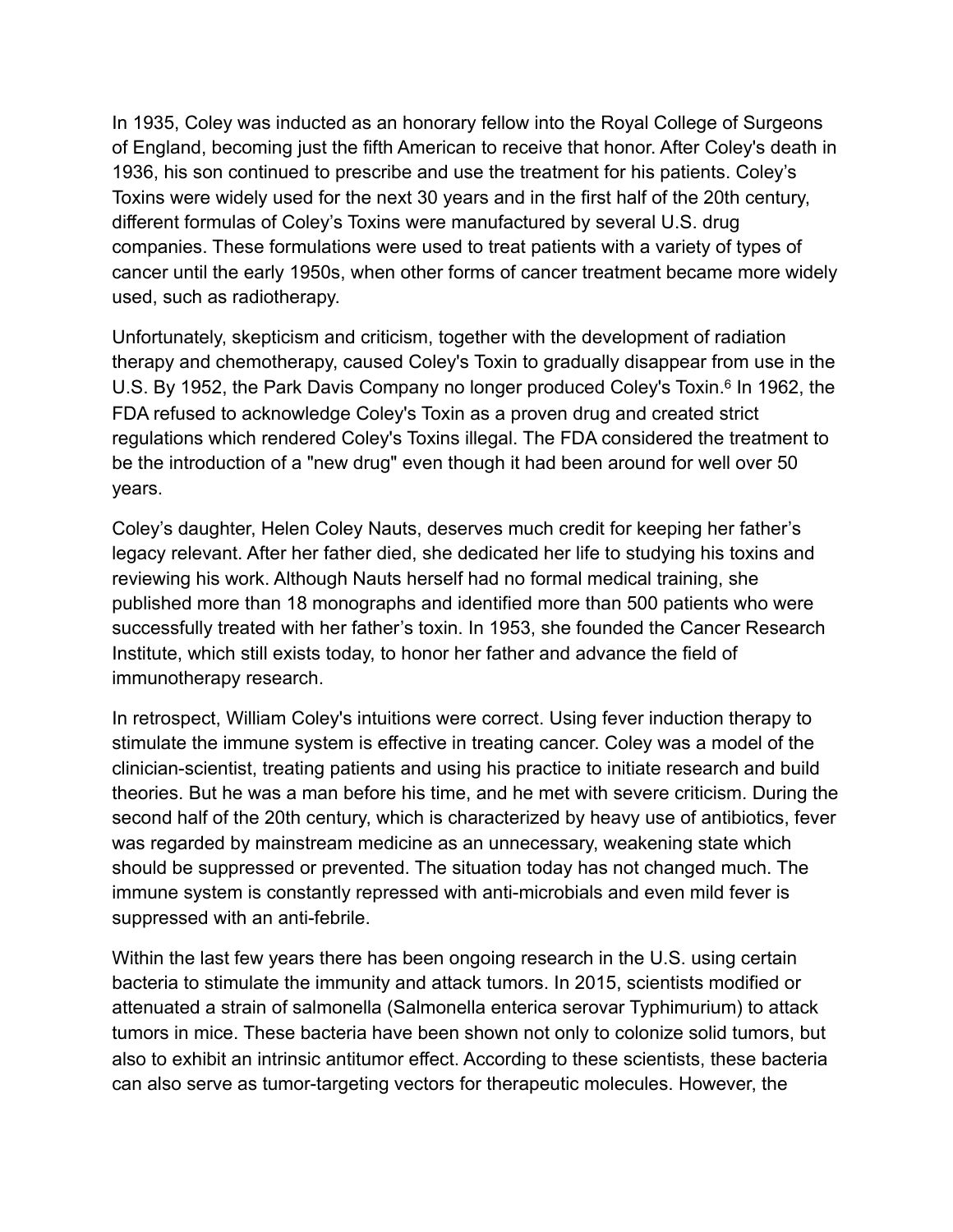pathogenic *Salmonella Typhimurium* strains used for tumor therapy need to be attenuated for safe application.7

Following this research of antitumor bacterial therapy in 2017, Zheng et al. engineered a weakened strain of Salmonella typhimurium to produce the flagellin B protein from another bacterium, *Vibrio vulnificus*. The engineered bacteria induced an effective antitumor immune response, successfully treating tumors in several different mouse models with no evidence of toxicity.8

Another 2017 study published in *Science* by Johns Hopkins research team looked at *Clostridium novyi,* a relative of the microbe responsible for botulism. Because *C. noyvi* causes infections, the team removed its toxin-producing genes to make it safer for use. The new bacteria strain is called *C. noyvi-NT* (NT stands for non-toxic). To start testing their hypotheses, the researchers injected bacterial spores directly into rat tumors with brain cancer. They observed an antitumor response that improved the survival rates of the animals. They then injected the modified bacterial spores into the tumors of 16 dogs and observed the responses. In six dogs, the tumor sizes were reduced; in three dogs, the cancer went away completely. The researchers concluded, "Together, these results show that *C. novyi-NT* can precisely eradicate neoplastic tissues and suggest that further clinical trials of this agent in selected patients are warranted."9

A major problem with using bacteria as anti-cancer agents is their toxicity at the dose required for therapeutic efficacy and reducing the dose results in diminished efficacy. Moreover, systemic infection of bacteria is rather inconvenient and carries higher risk of obvious toxicity. However, according to Shibin Zhou, M.D., Ph.D., associate professor of oncology at Johns Hopkins Medicine, "One advantage of using bacteria to treat cancer is that you can modify these bacteria relatively easily, to equip them with other therapeutic agents, or make them less toxic as we have done here."

Saurabh Saha, senior author of the study added, "Coley injected his first patient a century ago, and what he saw was almost identical to what we saw in our first patient. Within the same time frame observed by Coley, our patient developed a fever, the tumor started swelling, and then it started to shrink. Oxygen is scarce inside tumors, and these bacteria love areas of low oxygen. They grow and divide and kill the cancer cells. A good thing about using bacteria as a therapeutic agent is that once they're infecting the tumor, they can induce a strong immune response against tumor cells themselves." The researchers hypothesized that the bacteria release enzymes that destroy the tumor cells, and eat the shreds. "It shows that what was done 120 years ago with Coley's Toxins deserves to be revisited again today, using bacteria as an adjuvant to stimulate the immune system to fight cancer," Saha said. "I think it's a very important modality, and one that we should continue pressing forward on to learn more about."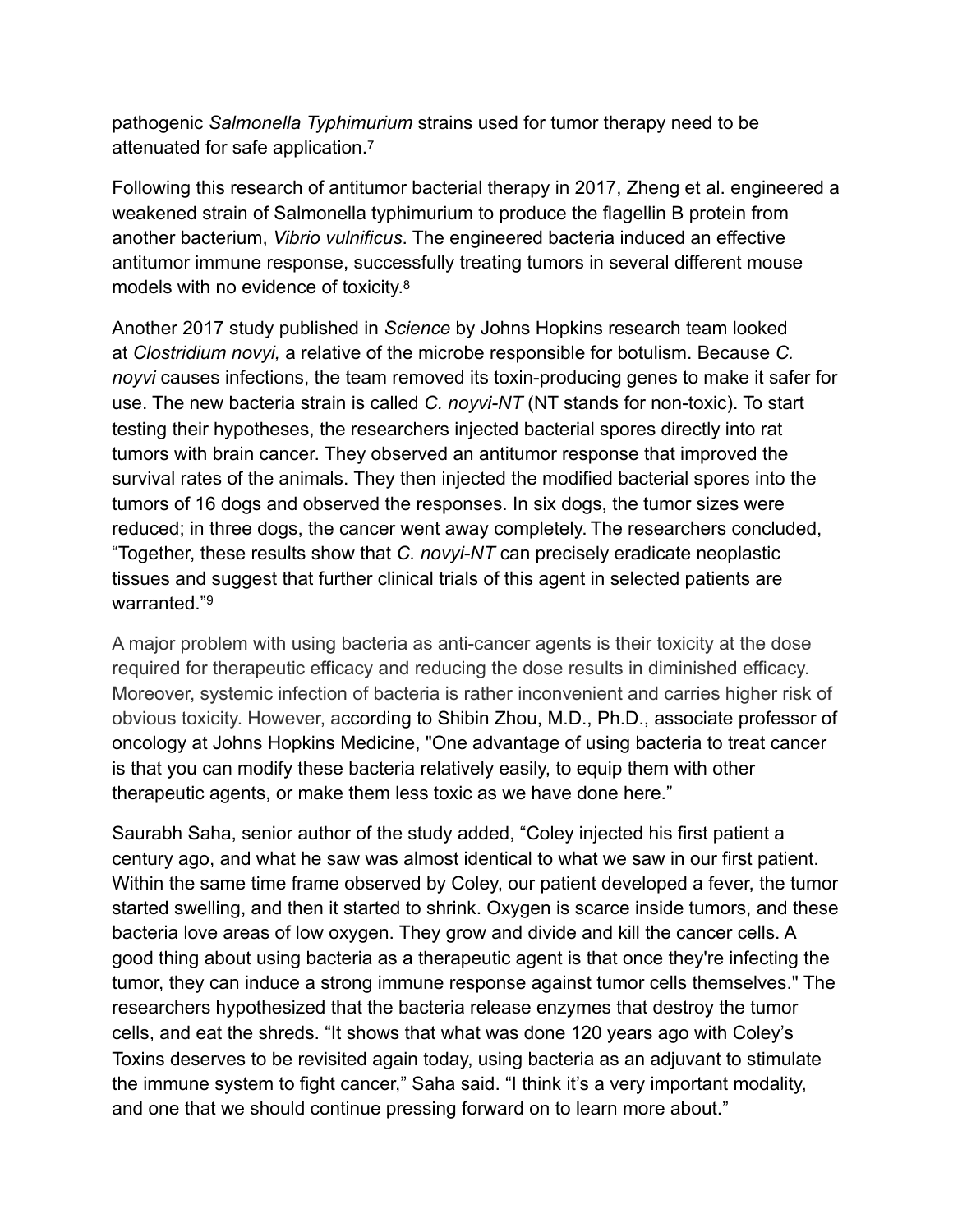Several decades after Coley's work a variety of natural and genetically modified nonpathogenic bacterial species are being explored as potential antitumor agents, either to provide direct tumoricidal effects or to deliver tumoricidal molecules. In recent years, the use of genetically modified bacteria for selective destruction of tumors, and bacterial gene-directed enzyme prodrug therapy have shown promising potential. Studies have been numerous and ongoing. 11, 12, 13, 14, 15, 16, 17, 18, 19, 20, 21 The detailed overview of these bacteria based approaches is given below.



## Patyar et al. Journal of Biomedical Science 2010, 17:21 [http://www.jbiomedsci.com/](http://www.jbiomedsci.com/content/17/1/21) [content/17/1/21](http://www.jbiomedsci.com/content/17/1/21)

Today, bacteria-induced fever therapy and intertumoral injections of attenuated bacteria in the treatment of cancer is still illegal in the U.S., but these therapies continue to be researched and clinically used to treat cancer patients in many other countries, such as Germany, Switzerland, China, Japan, Mexico, Central America, and others.

For more information on bacterial induced fever therapy and hyperthermia, see [Hyperthermia](https://docs.wixstatic.com/ugd/003030_e75e3ed19aa54976994fe3c02f060810.pdf).

## **Footnotes**

1. Coley WB. The treatment of malignant tumors by repeated inoculations of erysipelas: with a report of ten original cases. Am J Med Sci. 1893 May;105:487–511.

2. Coley WB. The treatment of malignant inoperable tumors with the mixed toxins of erysipelas and bacillus prodigiosus. Brussels: M Weissenbruch; 1914.

3. Coley BL. Neoplasms of Bone. New York: Medical Book Department of Harper & Brothers; 1949. pp. 565–570.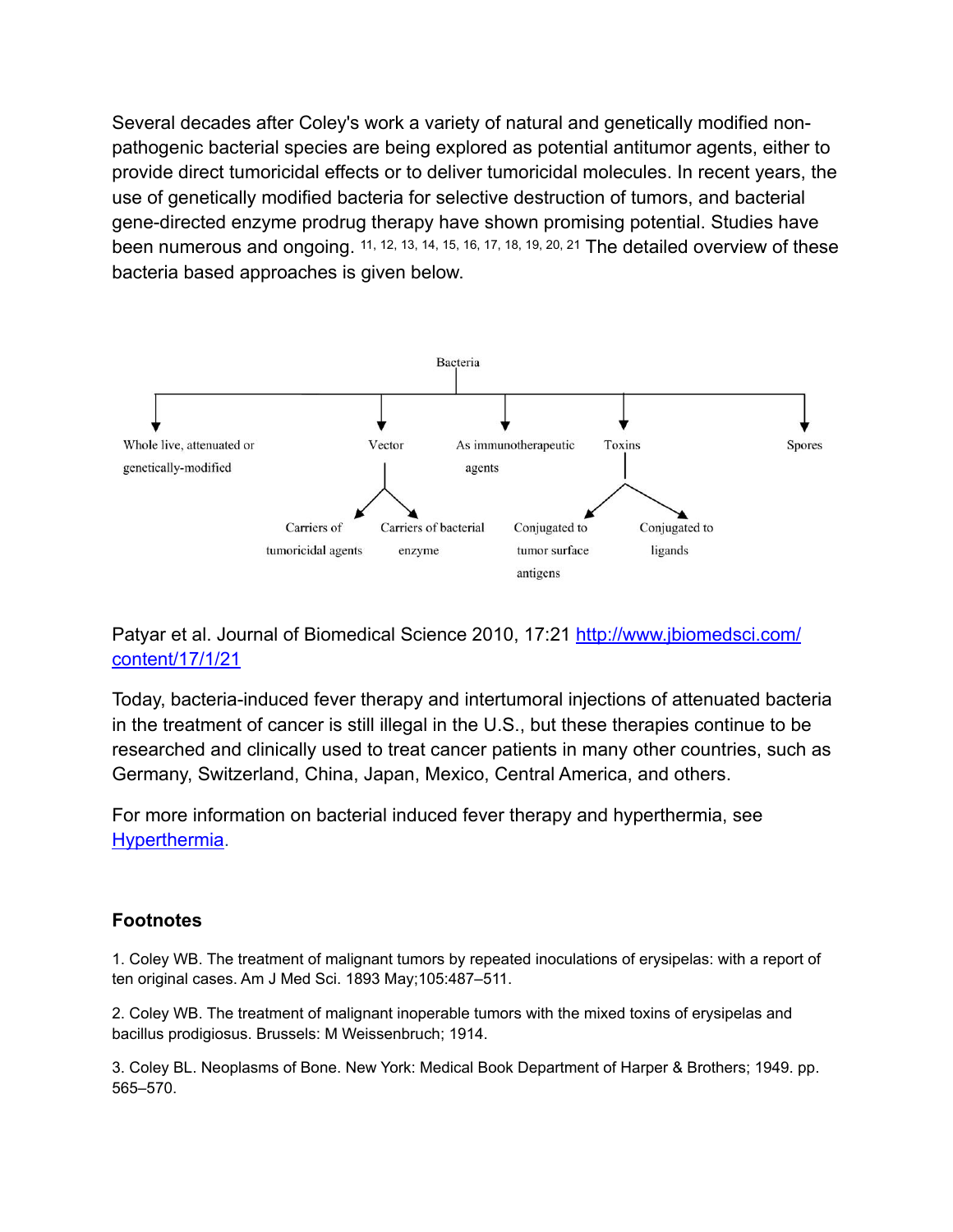4. Coley-Nauts H, McLaren JR. Coley Toxins – the first century. Adv Exp Med Biol. 1990;267:483.

5. Hall SS. A Commotion in the Blood. New York: Henry Holt and Company, Inc; 1997.

6. Hoption-Cann SA, van Netten JP, et al. Dr William Coley and tumour regression: a place in history or in the future. Postgrad Med J. 2003;79(938):672–680. <http://pmj.bmj.com/content/79/938/672.short>

7. Frahm M, Felgner S, Kocijancic D, Rohde M, Hensel M, Curtiss R, III, Erhardt M, Weiss S. 2015. Efficiency of conditionally attenuated *Salmonella enterica* serovar Typhimurium in bacterium-mediated tumor therapy. mBio 6(2):e00254-15. doi:10.1128/mBio.00254-15. <http://mbio.asm.org/content/6/2/e00254-15.short>

8. Zheng, Jin Hai et al. ["Two-Step Enhanced Cancer Immunotherapy With Engineered Salmonella](http://stm.sciencemag.org/content/9/376/eaak9537)  [Typhimurium Secreting Heterologous Flagellin". Science Translational Medicine 9.376 \(2017\): eaak](http://stm.sciencemag.org/content/9/376/eaak9537)9537. Web. 9 Feb. 2017.

<http://stm.sciencemag.org/content/9/376/eaak9537.short>

9. Roberts, N. J. et al. ["Intratumoral Injection Of Clostridium Novyi-NT Spores Induces Antitumor](http://stm.sciencemag.org/content/6/249/249ra111)  [Responses"](http://stm.sciencemag.org/content/6/249/249ra111). Science Translational Medicine 6.249 (2014): 249ra111-249ra111. Web. 9 Feb. 2017. <http://stm.sciencemag.org/content/6/249/249ra111.short>

10. S Patyar, R Joshi, DS Prasad Byrav, A Prakash,B Medh, BK Das Bacteria in cancer therapy: a novel experimental strategy. *Journal of Biomedical Science* 2010 17:21. <https://doi.org/10.1186/1423-0127-17-21>. [https://jbiomedsci.biomedcentral.com/track/pdf/10.1186/1423-0127-17-21?site=http://](https://jbiomedsci.biomedcentral.com/track/pdf/10.1186/1423-0127-17-21?site=http://jbiomedsci.biomedcentral.com) [jbiomedsci.biomedcentral.com](https://jbiomedsci.biomedcentral.com/track/pdf/10.1186/1423-0127-17-21?site=http://jbiomedsci.biomedcentral.com)

11. King I, Itterson M, Bermudes D: Tumor-targeted *Salmonella typhimurium* overexpressing cytosine deaminase: a novel, tumor-selective therapy. Methods Mol Biol. 2009, 542: 649-659. [https://link.springer.com/protocol/10.1007/978-1-59745-561-9\\_33](https://link.springer.com/protocol/10.1007/978-1-59745-561-9_33)

12. Hagihara N, Walbridge S, Olson AW, Oldfield EH, Youle RJ: Vascular protection by chloroquine during brain tumor therapy with Tf-CRM 107. Cancer Res. 2000, 60: 230-234. <http://cancerres.aacrjournals.org/content/60/2/230.short>

13. Puri RK: Development of a recombinant interleukin-4-Pseudomonas exotoxin for therapy of glioblastoma. Toxicol Pathol. 1999, 27 (1): 53-57. 10.1177/019262339902700111. <http://europepmc.org/abstract/med/10367674>

14. Fan D, Yano S, Shinohara H, Solorzano C: Targeted therapy against human lung cancer in nude mice by high affinity recombinant antimesothelin single chain Fv immunotoxin. Mol Cancer Ther. 2002, 1: 595-600.

<http://mct.aacrjournals.org/content/1/8/595.short>

15. Fujimori M, Amano J, Taniguchi S: The genus Bifidobacterium for cancer gene therapy. Curr Opin Drug Discov Devel. 2003, 5: 200-203. <http://europepmc.org/abstract/med/11926126>

16. Tjuvajev J, Blasberg R, Luo X, Zheng LM, King I, Bermudes D: Salmonella-based tumor-targeted cancer therapy: Tumor amplified protein expression therapy (TAPET) for diagnostic imaging. J Control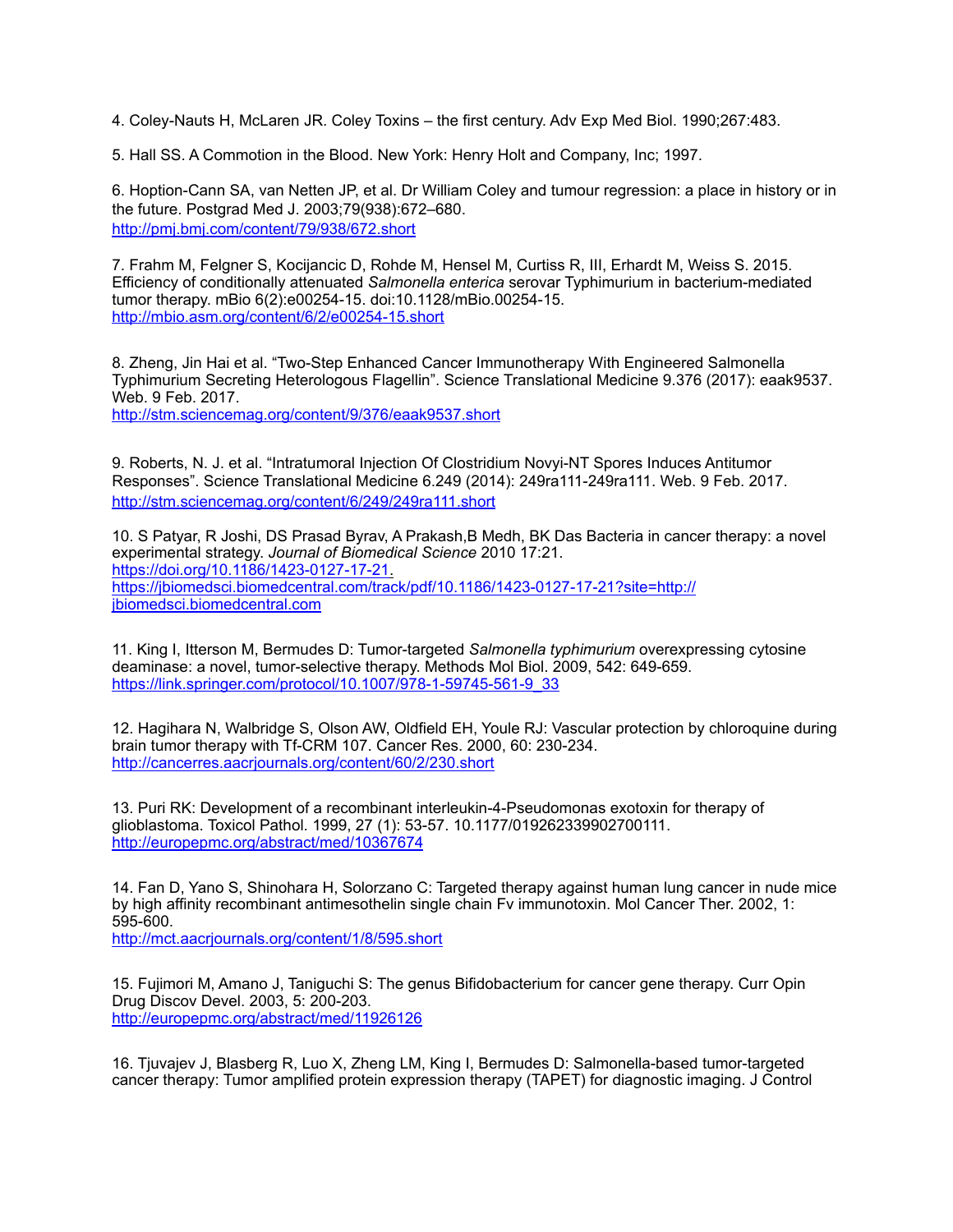Release. 2001, 74: 313-315. 10.1016/S0168-3659(01)00340-6. <http://www.sciencedirect.com/science/article/pii/S0168365901003406>

17. Kokai Kun JF, Benton K, Wieckowski EU, Mcclane BA: Identification of a *Clostridium perfringens*enterotoxin region required for large complex formation and cytotoxicity by random mutagenesis. Infect Immun. 1999, 67: 5634-5641. <http://iai.asm.org/content/67/11/5634.short>

18. Michl P, Buchholz M, Rolke M: Claudin-4: a new target for pancreatic cancer treatment using *Clostridium perfringens* enterotoxin. Gasrtoenterology. 2001, 121: 678-684. 10.1053/gast. 2001.27124. <http://www.sciencedirect.com/science/article/pii/S0016508501543498>

19. Kominsky SL, Vali M, Korz D: *Clostridium perfringens* enterotoxin elicits rapid and specific cytolysis of breast carcinoma cells mediated through tight junction proteins claudin 3 and 4. Am J Pathol. 2004, 164: 1627-1633.

<http://www.sciencedirect.com/science/article/pii/S0016508501543498>

20. Ansiaux R, Gallez B: Use of botulinum toxins in cancer therapy. Expert Opin Investig Drugs. 2007, 16 (2): 209-218. 10.1517/13543784.16.2.209. <http://www.tandfonline.com/doi/abs/10.1517/13543784.16.2.209>

21. Puri RK: Development of a recombinant interleukin-4-Pseudomonas exotoxin for therapy of glioblastoma. Toxicol Pathol. 1999, 27 (1): 53-57. 10.1177/019262339902700111. <http://europepmc.org/abstract/med/10367674>

22. Xu J, Liu XS, Zhou SF, Wei MQ: Combination of immunotherapy with anaerobic bacteria for immunogene therapy of solid tumours. Gene Ther Mol Biol. 2009, 13: 36-52. [https://research-repository.griffith.edu.au/bitstream/handle/10072/30312/62336\\_1.pdf?sequence=1](https://research-repository.griffith.edu.au/bitstream/handle/10072/30312/62336_1.pdf?sequence=1)

23. Vogadri F, Martinoli C, Petrovska L, Chiodoni C, Transidico P, Bronte V, Longhi R, Colombo MP, Dougan G, Rescigno M: Cancer Immunotherapy Based on Killing of Salmonella-Infected Tumor Cells. Cancer Res. 2005, 65 (9): 3920-3927. 10.1158/0008-5472.CAN-04-3002. <http://cancerres.aacrjournals.org/content/65/9/3920.short>

24. Al-Ramadi BK, Fernandez-Cabezudo MJ, El-Hasasna H, Al-Salam S, Attoub S, Xu D, Chouaib S: Attenuated Bacteria as Effectors in Cancer Immunotherapy. Ann N Y Acad Sci. 2008, 1138 (1): 351-357. 10.1196/annals.1414.036.

<http://onlinelibrary.wiley.com/doi/10.1196/annals.1414.036/full>

25. Loeffler M, Le'Negrate G, Krajewska M, Reed JC: Attenuated Salmonella engineered to produce human cytokine LIGHT inhibit tumor growth. Proc Natl Acad Sci. 2007, 104 (31): 12879-12883. 10.1073/ pnas.0701959104.

<http://www.pnas.org/content/104/31/12879.short>

26. Hayashi A, Nishida Y, Yoshii S, Kim SY, Uda H, Hamasaki T: Immunotherapy of ovarian cancer with cell wall skeleton of Mycobacterium bovis Bacillus Calmette-Guérin: effect of lymphadenectomy. Cancer Sci. 2009, 100 (10): 1991-1995. 10.1111/j.1349-7006.2009.01271.x. <http://onlinelibrary.wiley.com/doi/10.1111/j.1349-7006.2009.01271.x/full>